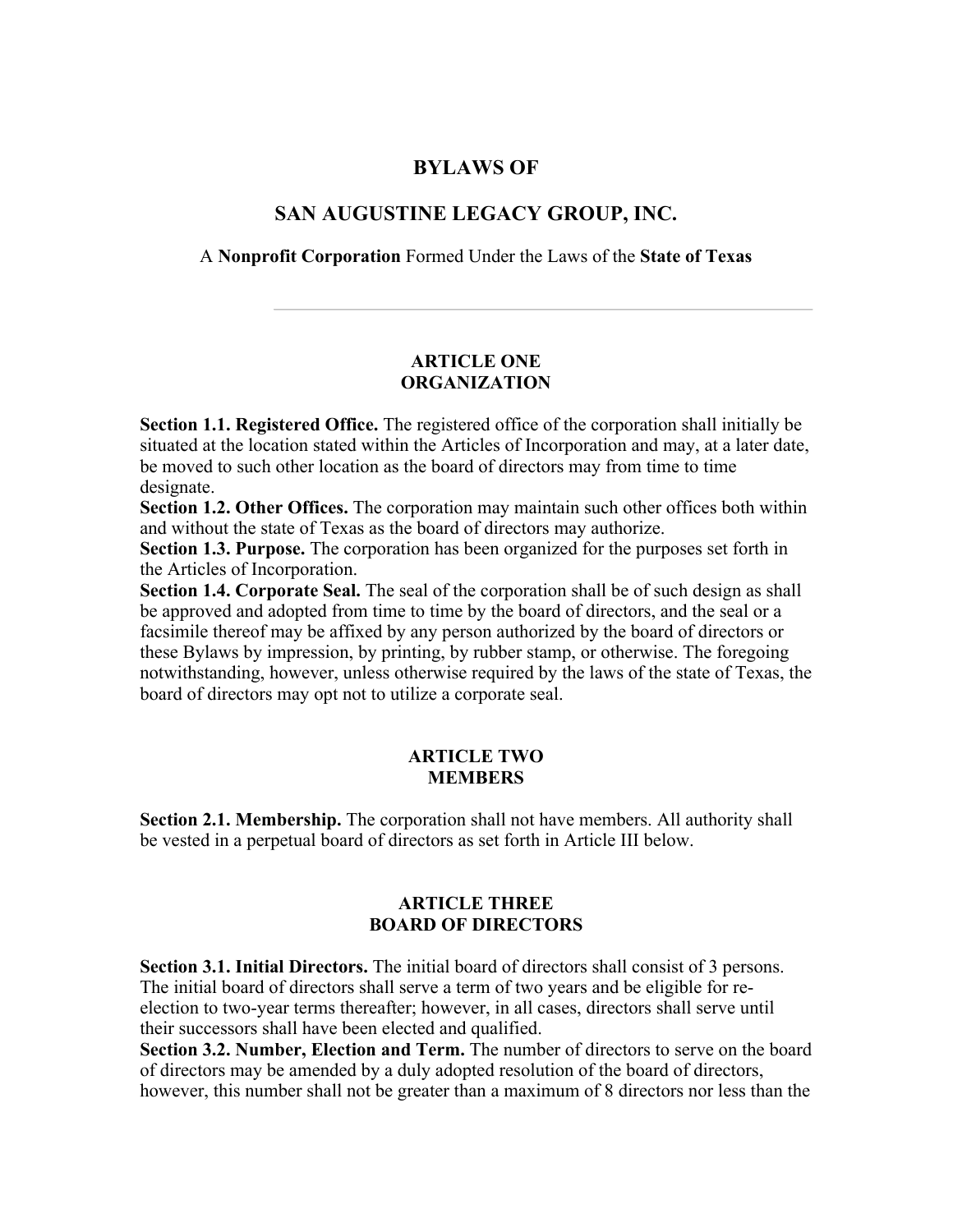minimum number required by state of Texas law. All directors elected after the initial board shall serve two-year terms and shall be eligible for re-election to further terms by the board of directors; however, in all cases, current directors shall serve until their successors shall have been elected and qualified. When a seat becomes vacant on the board, the current board of directors shall fill it by majority vote; however, a director shall abstain from voting upon his or her own nomination for re-election to the board. **Section 3.3. Powers.** The activities and assets of the corporation shall be managed and controlled by the board of directors which shall exercise all the powers of the corporation.

**Section 3.4. Meetings; Quorum.** Regular meetings of the board of directors shall be held at such places, within or without the state of Texas, and on such days and at such times as shall be fixed from time to time by the board of directors. Rules of procedure for the conduct of such meetings shall be adopted by resolution of the board of directors. Notice of such regular meetings need not be given. A majority of the board of directors shall constitute a quorum for the transaction of business, but a lesser number may adjourn to another day if a quorum is not present. The act of the majority of the directors present at a meeting at which a quorum is present shall be the act of the board of directors, unless the act of a greater number is required by the Articles of Incorporation or these Bylaws. Special meetings of the board may be held at any time and place, within or without the state of Texas, upon the call of the chairman of the board, the president or secretary of the corporation by written notice delivered to each director not less than three (3) days before such meeting; provided, however, that any director may, at any time, in writing, waive notice of any meeting. Attendance of a director at any meeting shall constitute a waiver of notice of the meeting except where a director attends a meeting for the express purpose of objecting to the transaction of any business because the meeting is not lawfully called or convened. For purposed of this section, "delivery" of notice of a board of director's meeting may be accomplished either by hand-delivery, through the U.S. Postal Service, through a private parcel carrier service, or electronically. "Delivery" is completed upon receipt by the director through any of the aforementioned means except when delivery of notice is by U.S. Postal Service or private parcel carrier service, in which case, delivery shall be completed upon delivery of the notice to the director's last known address. **Section 3.5. Director meeting via telephone conference.** Directors may appear at a meeting of the board by means of telephone conference or similar communication system whereby all persons participating in the meeting can hear each other, and participation in a meeting in this manner shall constitute presence in person at the meeting. Furthermore, a director appearing at board meeting via telephone conference shall also be allowed to vote by this medium. Furthermore, it is permissible for all directors to appear at a meeting of the board of directors via telephone conference or similar communication system.

**Section 3.6. Action by Consent.** Any action which is required to be or may be taken at a meeting of the directors may be taken without a meeting if consents in writing, setting forth the action so taken, are signed by all the directors. The written consent may be executed in several identical counterparts by the directors with the effect as if the directors had executed a single document.

**Section 3.7. Resignation and Filling of Vacancies of Directors.** Any director of the corporation may resign at any time by giving written notice of such resignation to the board of directors, the chairman of the board, or the corporation. Any such resignation shall take effect at the time specified therein or, if no time be specified, upon receipt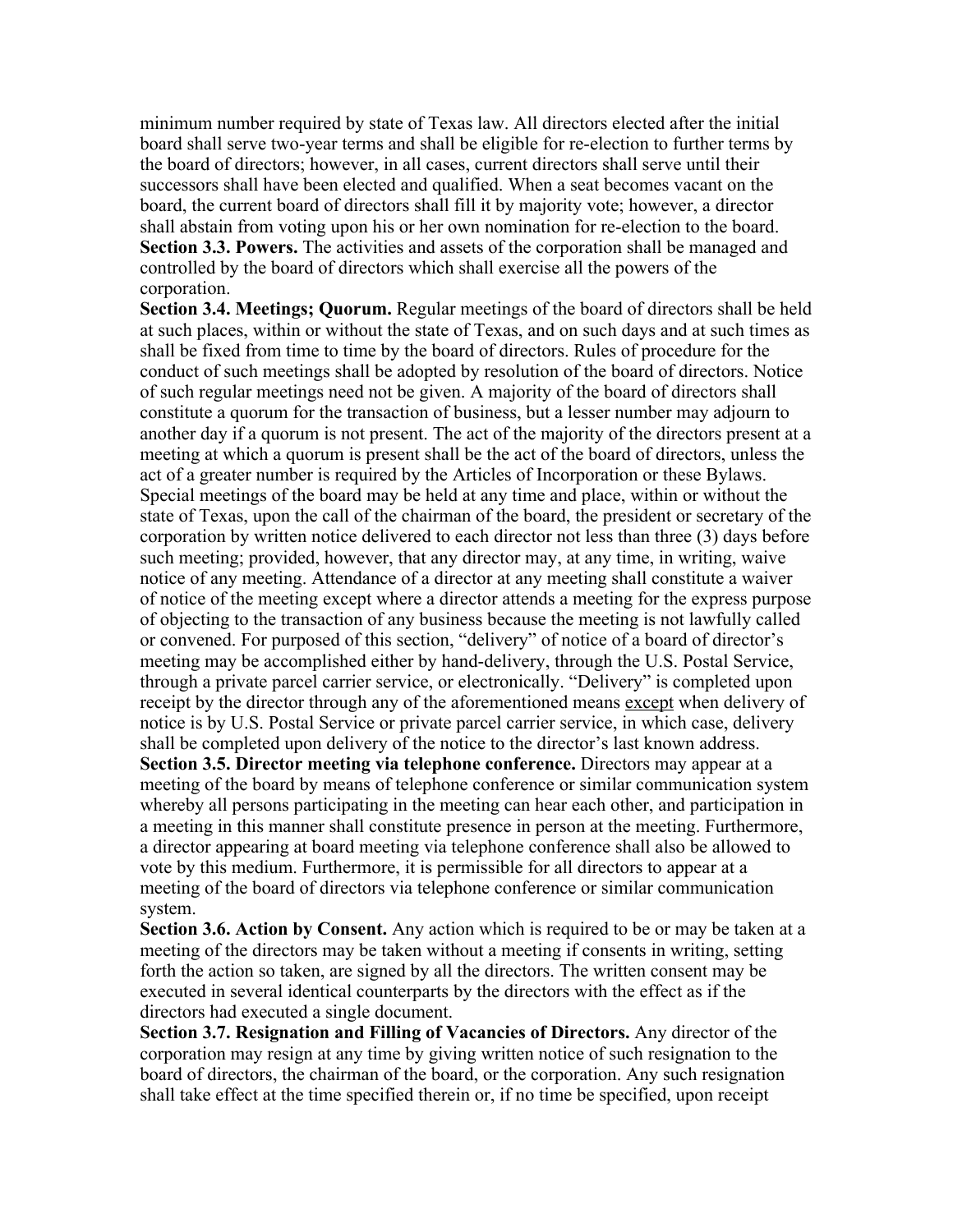thereof by the board of directors or one of the above-named officers. Vacancies on the board and newly created directorships resulting from any increase in the number of directors to constitute the board of directors may be filled by a duly approved resolution of a majority of the directors then in office. If the directors remaining in office constitute fewer than a quorum of the board, they may fill the vacancy by the affirmative vote of a majority of all the directors remaining in office. The death of any director shall be treated as a voluntary resignation by the corporation.

**Section 3.8. Compensation of Directors.** Directors will not be compensated for their service. Nothing herein contained shall be construed to preclude any director from serving the corporation in any other capacity and receiving compensation therefore. **Section 3.9. Committees.** The board of directors, by resolution adopted by a majority of the whole board, may designate two or more directors to constitute a committee. Each such committee, to the extent provided in such resolution, shall have and may exercise the authority of the board of directors, as so delegated in the resolution, in the management of the corporation; but the designation of such committee and the delegation thereto of authority shall not operate to relieve the board of directors, or any member thereof, of any responsibility imposed upon it or such member by law.

**Section 3.10. Power and duties of the board of directors**. The property and business of a corporation shall be controlled and managed by a board of directors; however, the board may delegate duties to the officers of the corporation to the full extent allowed by law.

**Section 3.11. Removal of directors.** The board of directors may, by resolution adopted by the affirmative vote of 66% or more of the directors, remove a fellow board member. Sixty-six percent of all directors, not 66% of those directors in attendance at the meeting, most vote in favor of removal for the resolution to pass.

#### **ARTICLE FOUR OFFICERS**

**Section 4.1. Number, Election and Term.** The officers of the corporation shall be a chairman, president, treasurer and secretary who shall be chosen by the board of directors at its first meeting. The board of directors may elect such other officers with such titles and duties as it may determine are appropriate. Any two or more offices may be held by the same person. All officers, unless sooner removed, shall hold their respective offices until the first meeting of the board of directors after the next succeeding election of the board of directors and until their successors shall have been duly elected and qualified. The salaries of the officers of the corporation shall be fixed from time to time by the board of directors. No officer shall be prevented from receiving such salary by reason of the fact that such officer is also a director of the corporation.

**Section 4.2. Removal.** Any officer or agent elected or appointed by the board of directors may be removed by the board of directors whenever in its judgment the best interests of the corporation will be served thereby, but such removal shall not effect the contract rights, if any, of the officer or agent so removed.

**Section 4.3. Chairman of the Board.** The chairman of the board shall preside at all meetings of the directors at which he or she is present and shall perform such other duties as the board of directors or these Bylaws may prescribe.

**Section 4.4. President.** In the absence of the chairman of the board, the president shall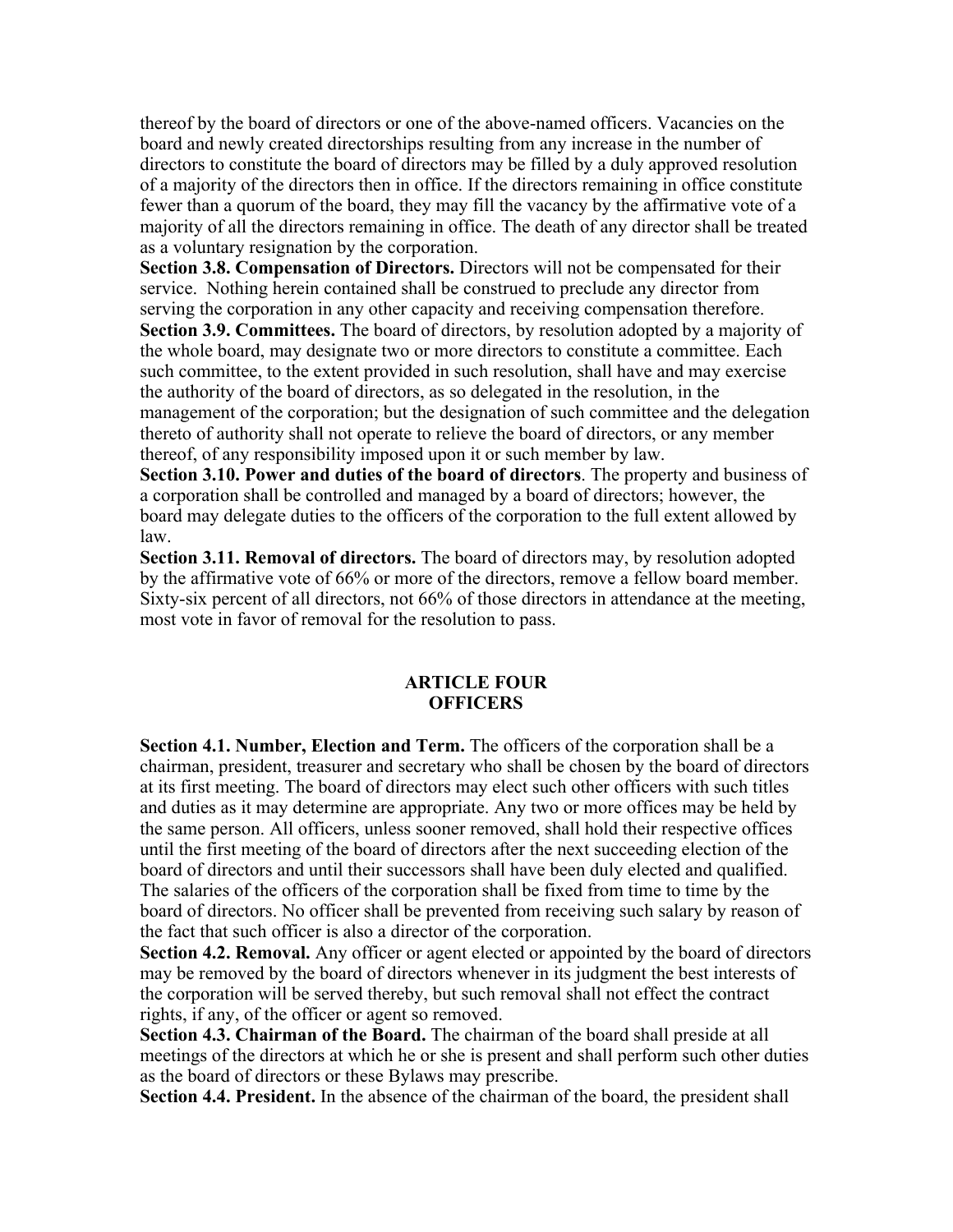preside at all meetings of the directors at which he or she is present. The president shall perform such duties as the board of directors may prescribe and shall see that all orders and resolutions of the board are carried into effect. The president shall execute bonds, mortgages and other contracts requiring a seal, under the seal of the corporation, except where permitted by law to be otherwise signed and executed and except where the signing and execution thereof shall be expressly delegated by the board of directors to some other officer or agent of the corporation.

**Section 4.5. Vice Presidents.** The vice presidents, if any, in the order of their seniority shall, in the absence or disability of the president and any executive vice president, perform the duties and exercise the powers of the president, and shall perform such other duties as the board of directors or the president may prescribe.

**Section 4.6. Secretary and Assistant Secretaries.** The secretary shall keep or cause to be kept a record of all meetings of the board of directors and record all votes and the minutes of all proceedings in a book to be kept for that purpose. The secretary shall give, or cause to be given, notice of all meetings of special meetings of the board of directors, and shall perform such other duties as may be prescribed by the board of directors or president, under whose supervision the secretary shall be. The secretary shall keep in safe custody the seal of the corporation and shall affix the same to any instrument requiring it. The assistant secretaries, if any, in order of their seniority shall, in the absence or disability of the secretary, perform the duties and exercise the powers of the secretary and shall perform such other duties as the board of directors may prescribe.

**Section 4.7. Treasurer and Assistant Treasurers.** The treasurer shall have the custody of the corporate funds and securities, shall keep full and accurate accounts of receipts and disbursements in books belonging to the corporation, shall deposit all moneys and other valuable effects in the name and to the credit of the corporation in such depositories as may be designated by the board of directors and shall perform such other duties as the board of directors may prescribe. The treasurer shall disburse the funds of the corporation as may be ordered by the board, taking proper vouchers for such disbursements, and shall render to the president and directors, at the regular meetings of the board, or whenever they may require it, an account of all his transactions as treasurer and of the financial condition of the corporation. If required by the board of directors, the treasurer shall give the corporation a bond in such sum and with such surety or sureties as shall be satisfactory to the board for the faithful performance of the duties of his office and for the restoration to the corporation, in case of his death, resignation, retirement or removal from office, of all books, papers, vouchers, money and other property of whatever kind in his possession or under his control belonging to the corporation. The assistant treasurers, if any, in the order of their seniority shall, in the absence or disability of the treasurer, perform the duties and exercise the powers of the treasurer and shall perform such other duties as the board of directors may prescribe.

#### **ARTICLE FIVE INDEMNIFICATION OF DIRECTORS, OFFICERS, EMPLOYEES AND AGENTS**

**Section 5.1. Indemnification of Directors and Officers.** To the fullest extent permitted by the state of Texas, including future amendments of those laws, the corporation shall indemnify and hold harmless each director and officer of the corporation against any and